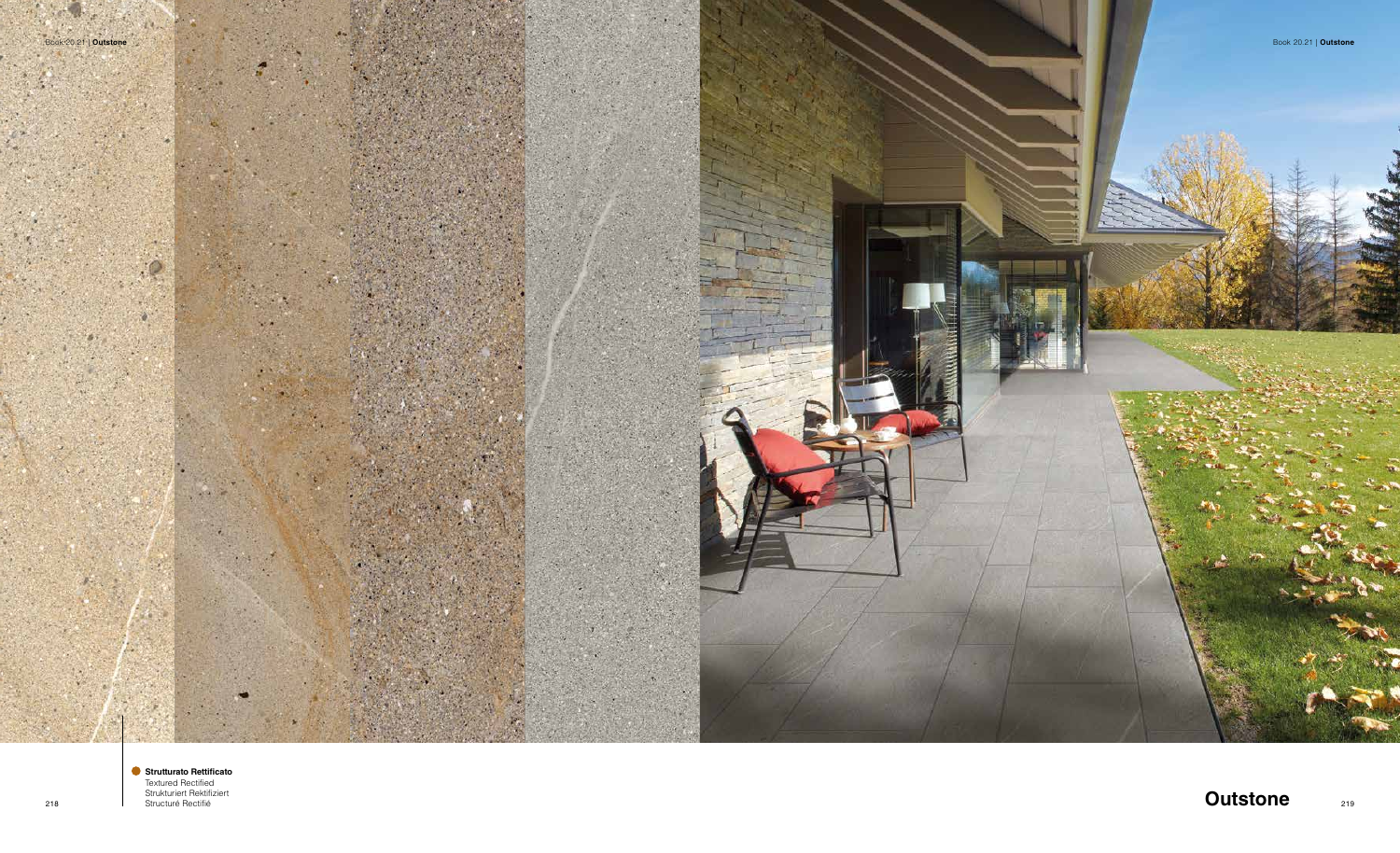Outstone **Beige**





Outstone **Avana**



Outstone **Camoscio**



Outstone **Grigio**

**SUPERFICI** SURFACES OBERFLÄCHEN SURFACES

**Strutturato Rettificato** Textured Rectified Strukturiert Rektifiziert Structuré Rectifié

**Strutturato Textured** Strukturiert Structuré